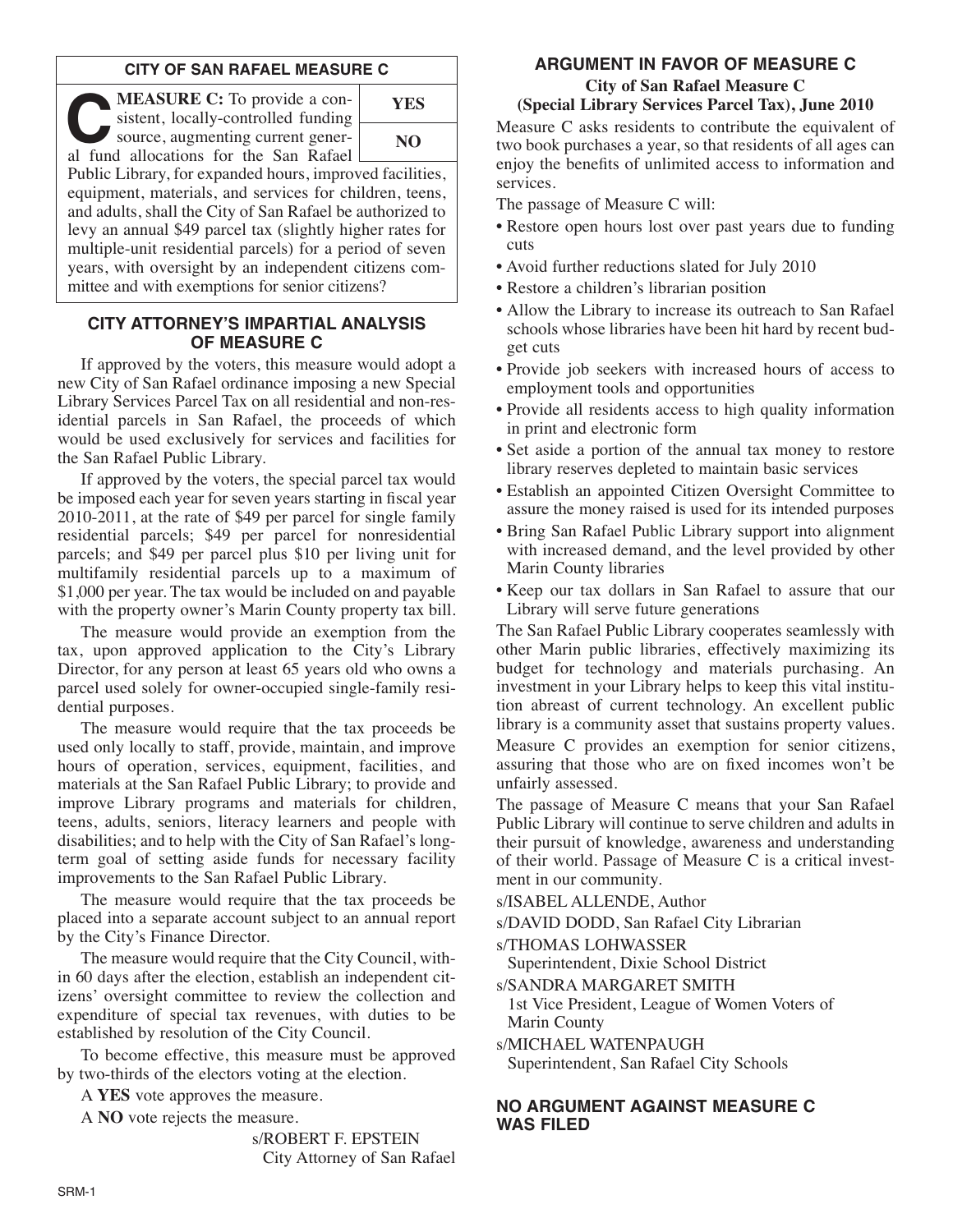# **FULL TEXT OF MEASURE C**

## **ATTACHMENT "A"**

### **ORDINANCE NO.**

## **AN ORDINANCE OF THE CITY OF SAN RAFAEL ADDING CHAPTER 3.36 TO THE SAN RAFAEL MUNICIPAL CODE ENTITLED "SPECIAL LIBRARY SERVICES PARCEL TAX."**

**WHEREAS,** the City of San Rafael projects a budget deficit in excess of \$3 million next year, requiring further reductions in Library program funding; and

**WHEREAS,** the San Rafael Public Library operations are funded from the City's General Fund, necessary reductions to which have resulted in ongoing cuts to the Library's budget over the past six years, including the loss of a part-time Children's Librarian and additional positions in support staff; and

**WHEREAS,** the Library's support groups, in particular the Friends of the Library, have provided ongoing operational and supplemental programming support for the Library through the ongoing efforts of dedicated volunteers, amounting to nearly \$400,000 over the past eight years, largely to support ongoing purchases of books and other materials following budget cuts; and

**WHEREAS,** use of the Library has been continually increasing for several years, with particularly significant increases in several measures of usage, including circulation and attendance, due to the economic downturn of the past two years, and recent cutbacks to school library services; and

**WHEREAS,** the City has sought for years to find a means of setting aside funds for necessary facility, equipment and technology improvements to the Library; and

**WHEREAS,** a local parcel tax dedicated to public library services and facilities would augment the capacity of the City of San Rafael to provide quality library services to its residents, over and above the proportional amount of the City's general fund currently allocated to the Library; and

**WHEREAS,** imposition of a local special parcel tax dedicated to public library services and facilities is authorized by Government Service Code section 53717; and

**WHEREAS,** the proceeds of a special parcel tax im posed hereunder for a period of seven (7) years would not cause the City to exceed its appropriations limit pursuant to California Constitution Article XIIIB; and

**WHEREAS,** funds from a locally approved tax could not be taken away by the state and would stay in San Rafael to benefit local residents.

## **NOW, THEREFORE, the People of the City of San Rafael do ordain as follows:**

## **DIVISION 1:**

A new Chapter 3.36 is hereby added to the San Rafael Municipal Code to read as follows:

# **SPECIAL LIBRARY SERVICES PARCEL TAX**

### **3.36.010 – Purposes.**

This Chapter is adopted to achieve the following, among other purposes, and the City Council directs that the provisions hereof be interpreted in order to accomplish those purposes:

A. To staff, provide, maintain and improve hours of operation, services, equipment, facilities, and materials at the San Rafael Public Library; and

B. To provide and improve programs and materials for children, teens, adults, seniors, literacy learners and people with disabilities at the San Rafael Public Library; and

C. To help with the City's long-term goal of setting aside funds for necessary facility improvements to the San Rafael Public Library.

## **3.36.020 – Definitions.**

As used in this Chapter:

A. "Library" means the San Rafael Public Library.

B. "Living unit" means an individual dwelling space intended for occupancy by one or more persons, as may be set forth in the rolls of the County Assessor, and shall specifically include a mobilehome as defined in section 20.04.020H of this Code.

C. "Multifamily residential parcel" means any parcel of land, developed or undeveloped, wholly or partially located within the City of San Rafael, for which the County Assessor of Marin County has assigned an assessor's identification number and which is listed on the rolls of the County Assessor as used for multiple family or duplex residential use.

D. "Nonresidential parcel" means any parcel of land, developed or undeveloped, wholly or partially located within the City of San Rafael, for which the County Assessor of Marin County has assigned an assessor's identification number and which is listed on the rolls of the County Assessor as used for any use other than single family residential or multiple family or duplex residential use.

E. "Parcel" means any parcel of land, developed or undeveloped, wholly or partially located within the City of San Rafael, for which the County Assessor of Marin County has assigned an assessor's identification number.

F. "Single family residential parcel" means any parcel of land, developed or undeveloped, wholly or partially located within the City of San Rafael, for which the County Assessor of Marin County has assigned an assessor's identification number and which is listed on the rolls of the County Assessor as used for single family residential use.

G. "Tax" means the Special Library Services Parcel Tax imposed under the provisions of this Chapter.

### **3.36.030 – Imposition of Tax.**

An annual Special Library Services Parcel Tax is hereby imposed pursuant to City Charter and Government Code section 53717 on each parcel within the City of San Rafael for the purposes set forth in this Chapter, at the following rates: